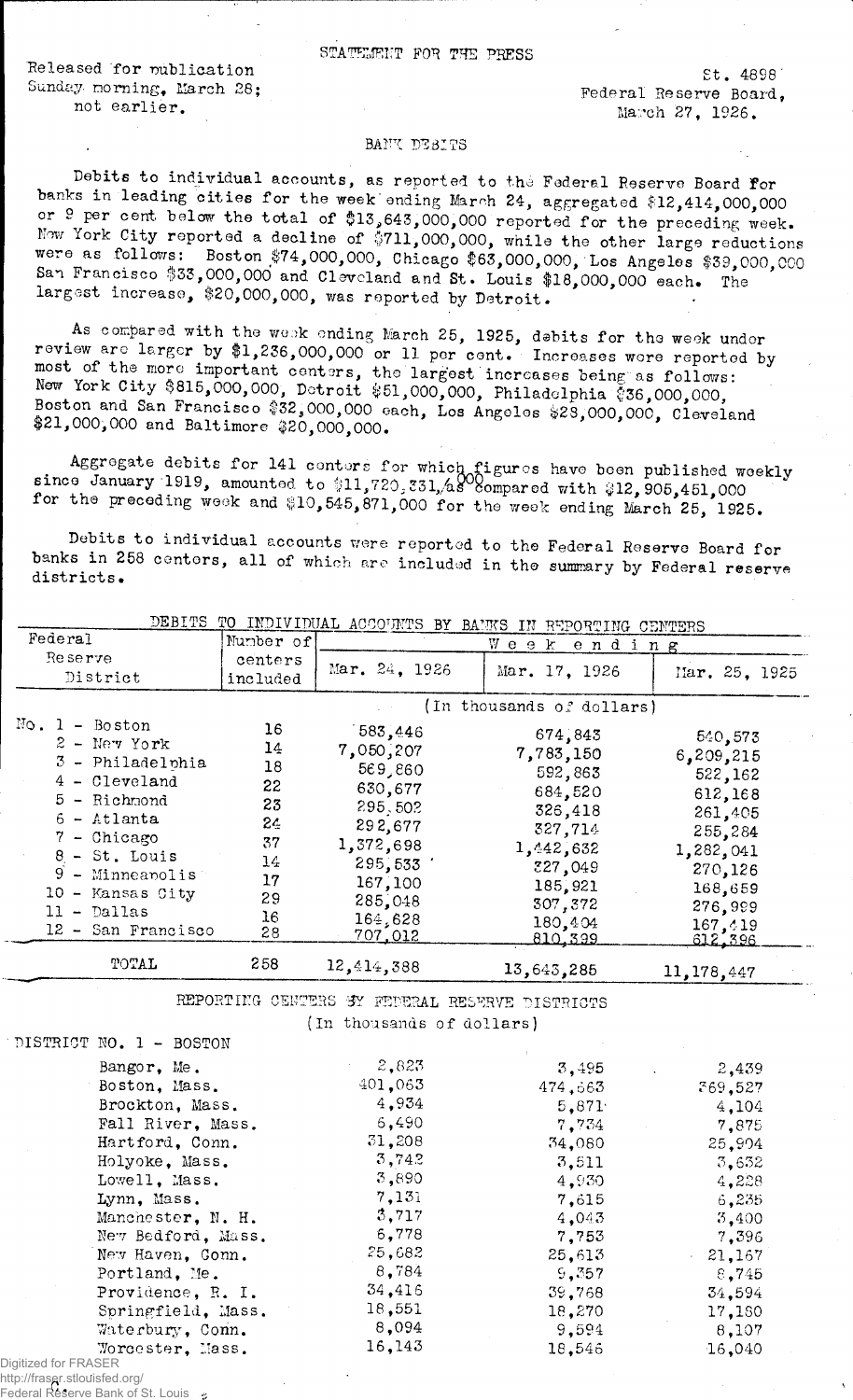|                                                 | DEBITS TO INDIVIDUAL ACCOUNTE BY BANKE IN REPORTING CENTERS |                                               | $St.$ $4898a$    |
|-------------------------------------------------|-------------------------------------------------------------|-----------------------------------------------|------------------|
|                                                 | Weekending                                                  |                                               |                  |
|                                                 |                                                             | Mar. 24, 1926   Mar. 17, 1926   Mar. 25, 1925 |                  |
|                                                 |                                                             | (In thousands of dollars)                     |                  |
| DISTRICT NO. 2 - NEW YORK                       |                                                             |                                               |                  |
| Albany, N.Y.                                    | 26,586                                                      | 35,091                                        | 38,697           |
| Binghamton, N. Y.                               | 5,779                                                       | 4,821                                         | 4,683            |
| Buffalo, N. Y.                                  | 76,168                                                      | 78,790                                        | 67,867           |
| Elmira, N.Y.                                    | 3,963                                                       | 4,179                                         | 3,811            |
| Jamestown, N. Y.                                | 5,825                                                       | 5,231                                         | 4,111            |
| Montclair, N. J.                                | 5,103                                                       | 5,999                                         | 3,540            |
| Newark, N. J.                                   | 80,560                                                      | 51,655                                        | 63,054           |
| New York, N. Y.<br>Northern New Jersey Clearing | 6,732,025                                                   | 7,442,732                                     | 5,916,853        |
| House Association                               | 50,444                                                      | 51,619                                        | 43,172           |
| Passaic, N. J.                                  | 9,225                                                       | 10,496                                        | 8,249            |
| Poughkeepsie, N. Y.                             | 5,004                                                       | 3,564                                         | -2,921           |
| Rochester, N.Y.                                 | 32,217                                                      | 38,973                                        | 34,827           |
| Stamford, Conn.                                 | 3,907                                                       | 3,033                                         | $-2,613$         |
| Syracuse, N.Y.                                  | 15,401                                                      | 16,927                                        | 14,817           |
| DISTRICT NO. 3 - PHILADELPHIA                   |                                                             |                                               |                  |
| Allentown, Pa.                                  | $\varepsilon,191$                                           | 8,646                                         | 7,303            |
| Altoona, Pa.                                    | 3,401                                                       | 3,963                                         | 2,979            |
| Camden, N. J.                                   | 13,892                                                      | 15,325                                        | 11,918           |
| Chester, Pa.                                    | 6,009                                                       | $6,760$ .                                     | 5,220            |
| Harrisburg, Pa.                                 | 9,628                                                       | 9,388                                         | 9,624            |
| Hazleton, Pa.                                   | 2,667                                                       | 3,383                                         | 2,980            |
| Johnstown, Pa.                                  | 4,861                                                       | 4,948                                         | 4,928            |
| Lancaster, Pa.<br>Lebanon, Pa.                  | 6,944                                                       | 8,763<br>1,627                                | 6,640<br>1,594   |
| Norristown, Pa.                                 | 1,543<br>838                                                | 787                                           | 938              |
| Philadelphia, Pa.                               | 437,757                                                     | 449,854                                       | .401,644         |
| Reading, Pa.                                    | 10,205                                                      | 11,446                                        | 6,591            |
| Scranton, Pa.                                   | 17,600                                                      | 17,400                                        | 18,600           |
| Trenton, N. J.                                  | 16,364                                                      | 16,390                                        | 13,264           |
| Wilkes-Barre, Pa.                               | 8,198                                                       | 11,057                                        | 10,339           |
| Williamsport, Pa.                               | 4,905                                                       | 4,722                                         | 4,035            |
| Wilmington, Del.                                | 11,637                                                      | 13,117                                        | 8,636            |
| York, Pa.                                       | 5,220                                                       | 5,281                                         | 4,929            |
| DISTRICT NO. 4 - CLEVELAND                      |                                                             |                                               |                  |
| Akron, Ohic                                     | 20,963                                                      | 20,929                                        | 18,179           |
| Butler, Pa.                                     | 2,224<br>12,796                                             | 2,308                                         | 2,552            |
| Canton, Ohio<br>Cincinnati, Ohio                | 77,221                                                      | 9,950<br>88,892                               | 11,469<br>76,590 |
| Cleveland, Ohio                                 | 148,293                                                     | 166,473                                       | 127,281          |
| Columbus, Chio                                  | 31,364                                                      | 35,224                                        | 30,800           |
| Connellsville, Pa.                              | 1,187                                                       | 1,109                                         | 1,054            |
| Dayton, Ohio                                    | 17,843                                                      | 21,786                                        | 15,385           |
| Erie, Pa.                                       | 7, c10                                                      | 8,596                                         | 6,873            |
| Greensburg, Pa.                                 | 4,673                                                       | 5,997                                         | 4,504            |
| Homestead, Pa.                                  | 922                                                         | 964                                           | 965              |
| Lexington, Ky.                                  | 4,538<br>3,042                                              | 5,911                                         | 5,372            |
| Lima, Ohio                                      | 1,273                                                       | 3,583                                         | 4,272            |
| Lorain, Ohio<br>Oil City, Pa.                   | 2,785                                                       | 1,407<br>3,489                                | 1,402<br>3,535   |
| Pittsburgh, Pa.                                 | 214,057                                                     | 220,207                                       | 225,364          |
| Springfield, Ohio                               | 5,002                                                       | 5,602                                         | 4,389            |
| Toledo, Ohio                                    | 44,544                                                      | 50,949                                        | 43,068           |
| Warren, Ohio                                    | 3,177                                                       | 3,960                                         | 2,703            |
| Wheeling, W. Va.                                | -9,937                                                      | 9,944                                         | 10,594           |
| Youngstown, Ohio                                | 14,561                                                      | 14,246                                        | 13,086           |
| Zanesville, Ohio                                | 2,644                                                       | 2,988                                         | 2,731            |

 $\overline{1}$ 

Digitized for FRASER http://fraser.stlouisfed.org/

Federal Reserve Bank of St. Louis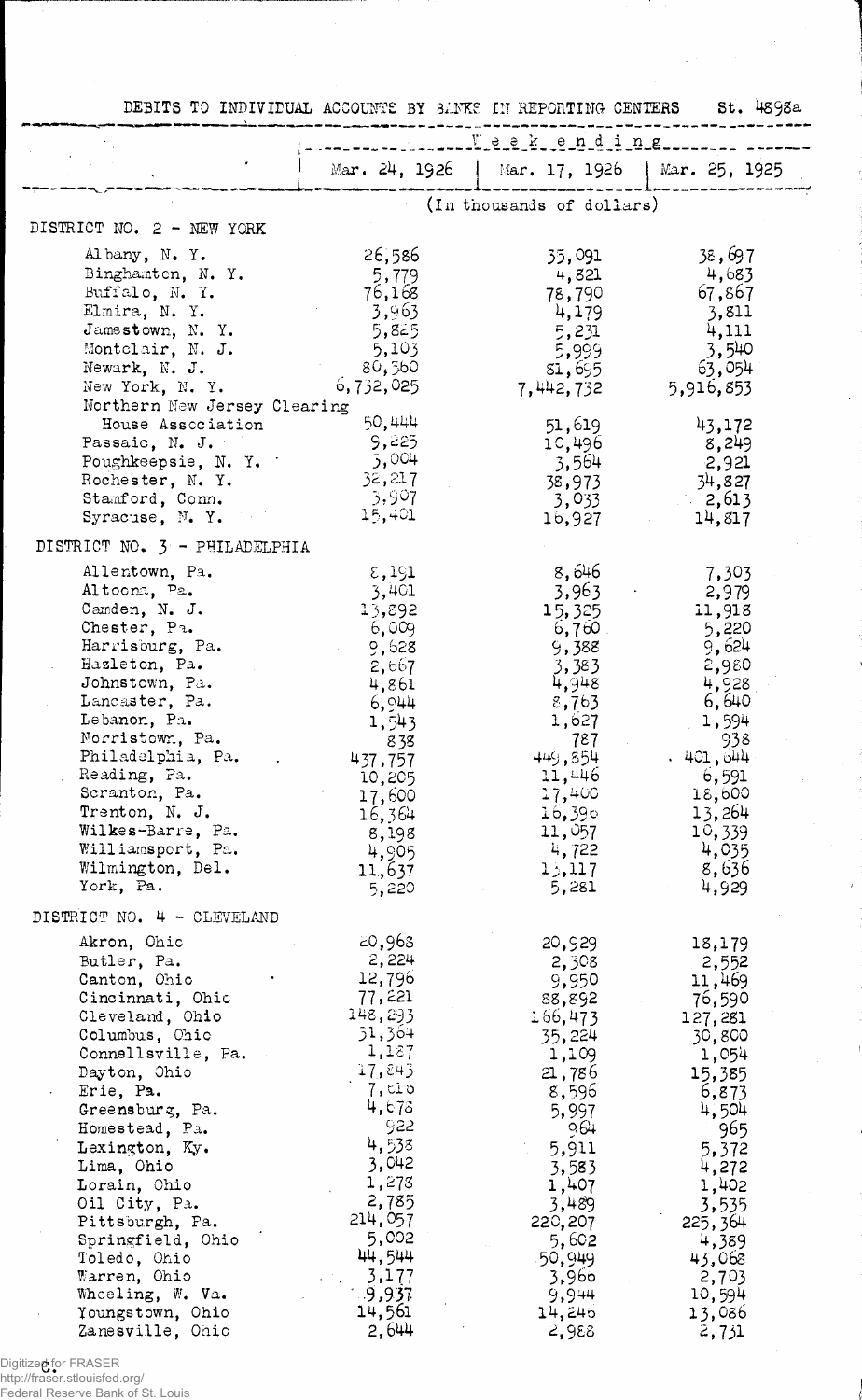NU DEBITS TO INDIVIDUAL ACCOUNTS BE FREED IN REPORTING CENTERS St. 4398b

l,

وريهميها أنبأ

k.

 $\mathbf{r}$ 

|                                                                                                                                                                                                                                                                                                                                                                                                                                                                                                                | Week ending                                                                                                                                                                                                          |                                                                                                                                                                                                                                   |                                                                                                                                                                                                                                   |
|----------------------------------------------------------------------------------------------------------------------------------------------------------------------------------------------------------------------------------------------------------------------------------------------------------------------------------------------------------------------------------------------------------------------------------------------------------------------------------------------------------------|----------------------------------------------------------------------------------------------------------------------------------------------------------------------------------------------------------------------|-----------------------------------------------------------------------------------------------------------------------------------------------------------------------------------------------------------------------------------|-----------------------------------------------------------------------------------------------------------------------------------------------------------------------------------------------------------------------------------|
|                                                                                                                                                                                                                                                                                                                                                                                                                                                                                                                |                                                                                                                                                                                                                      | Mar. 24, 1925   Mar. 17, 1926   Mar. 25, 1925                                                                                                                                                                                     |                                                                                                                                                                                                                                   |
|                                                                                                                                                                                                                                                                                                                                                                                                                                                                                                                |                                                                                                                                                                                                                      | (In thousands of dollars)                                                                                                                                                                                                         |                                                                                                                                                                                                                                   |
| DISTRICT NO. 5 - RICHMOND                                                                                                                                                                                                                                                                                                                                                                                                                                                                                      |                                                                                                                                                                                                                      |                                                                                                                                                                                                                                   |                                                                                                                                                                                                                                   |
| Asheville, N.C.<br>Baltimore, Md.<br>Charleston, S. C.<br>Charlesten, W. Va.<br>Charlotte, N. C.<br>Columbia, S. C.<br>Cumberland, Md.<br>Danville, Va.<br>Durham, N. C.<br>Greensboro, N. C.<br>Greenville, S. C.<br>Hagerstown, Md.<br>Huntington, W. Va.<br>Lynchburg, Va.<br>Newport News, Va.<br>Norfolk, Va.<br>Raleigh, N. C.<br>Richmond, Va.<br>Roancke, Va.<br>Spartanburg, S. C. $\qquad \qquad \frac{1}{2}$ , 410<br>Washington, D. C. $55,915$<br>Wilmington, N. C.<br>Winston-Salem, N. C. 9,333 | 8,441<br>91,230<br>6,455 -<br>7,583<br>12,598<br>4,377<br>1,979<br>1,750<br>6,530<br>4,928<br>5,650<br>2,230<br>5,604<br>4,369<br>1,905<br>16,169<br>6,060<br>27,335<br>$-\mathrm{c}$ , రూ $^{\mathrm{4}}$<br>5,287  | 10,551<br>105, 276<br>- 6,424<br>10,188<br>12,491<br>4,352<br>2,219<br>$1, \epsilon 15$<br>7,282<br>5,358<br>5,410<br>2,483<br>7,071<br>4,441<br>2,301<br>17,261<br>3,100<br>33,448<br>5,995<br>4,053<br>59,316<br>5,418<br>9,155 | 6,329<br>71, 177<br>6,633<br>9,552<br>11,179<br>4,390<br>1,549<br>1,773<br>4,630<br>4,877<br>4,622<br>$-1,649$<br>6,101<br>3,997<br>1,636<br>15,313<br>6,006<br>27,653<br>5,491<br>3,686<br>50,480<br>-5,036<br>7,646             |
| DISTRICT NO. 6 - ATLANTA<br>Albany, Ga.<br>Atlanta, Ga.<br>Augusta, Ga.<br>Birmingham, Ala.<br>Brunswick, Ga.<br>Chattanooga, Tenn.<br>Columbus, Ga.<br>Dothan, Ala.<br>Elberton, Ga.<br>Jackson, Miss.<br>Jacksonville, Fla.<br>Knoxville, Tenn.<br>Macon, Ga.<br>Meridian, Miss.<br>Mobile, Ala.<br>Montgomery, Ala.<br>Nashville, Tenn.<br>Newnan, Ga.<br>Mew Orleans, La.<br>Pensacola, Fla.<br>Savannah, Ga.<br>Tampa, Fla.<br>Valdosta, Ga.<br>Vicksburg, Miss.                                          | 1,713<br>41,049<br>6,407<br>32,110<br>735<br>10,176<br>2,815<br>011<br>221<br>5,396<br>28,784<br>7,312<br>6,155<br>3,696<br>8,312<br>5,697<br>19,903<br>345<br>74,396<br>1,875<br>11,080<br>20,525<br>1,372<br>1,707 | 1,517<br>43,823<br>5,798<br>39,230<br>799<br>11,532<br>3,470<br>873<br>200<br>6,153<br>30,287<br>8,227<br>5,330<br>3,547<br>3,656<br>5,159<br>23,659<br>380<br>36,793<br>2,016<br>11,455<br>23,239<br>1,576<br>1,895              | 1,052<br>37, 314<br>6,494<br>28,256<br>564<br>9,000<br>2,941<br>830<br>263<br>3,200<br>18,072<br>6,103<br>4,762<br>$\frac{3}{2}$ ,453<br>6,727<br>5,984<br>18,756<br>421<br>73,663<br>1,499<br>10,628<br>12,779<br>1,015<br>1,508 |

 $\mathbf C$  .

Digitized for FRASER<br>http://fraser.stlouisfed.org/<br>Federal Reserve Bank of St. Louis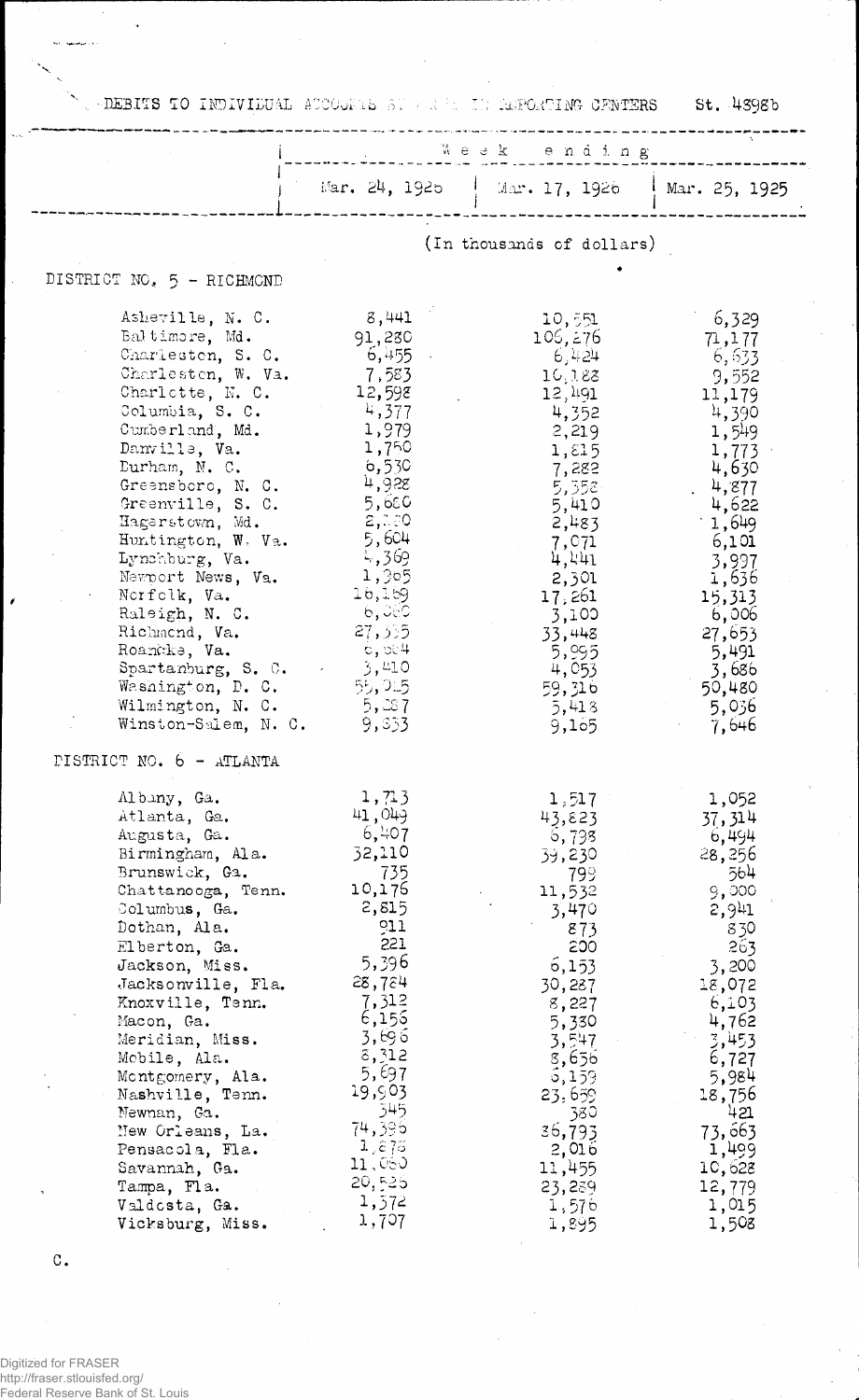|                                                                                                                                                                                                                                                                                                                                                                                                                                                                                                                                                                                                                                                                                                               | DEBITS TO INDIVIDUAL ACCOUNTS BY BART'S IN REPORTING CENTERS<br>$St.$ 4398 $c$                                                                                                                                                                                                                                                                                        |                                                                                                                                                                                                                                                                                                                                               |                                                                                                                                                                                                                                                                                                                                            |  |
|---------------------------------------------------------------------------------------------------------------------------------------------------------------------------------------------------------------------------------------------------------------------------------------------------------------------------------------------------------------------------------------------------------------------------------------------------------------------------------------------------------------------------------------------------------------------------------------------------------------------------------------------------------------------------------------------------------------|-----------------------------------------------------------------------------------------------------------------------------------------------------------------------------------------------------------------------------------------------------------------------------------------------------------------------------------------------------------------------|-----------------------------------------------------------------------------------------------------------------------------------------------------------------------------------------------------------------------------------------------------------------------------------------------------------------------------------------------|--------------------------------------------------------------------------------------------------------------------------------------------------------------------------------------------------------------------------------------------------------------------------------------------------------------------------------------------|--|
|                                                                                                                                                                                                                                                                                                                                                                                                                                                                                                                                                                                                                                                                                                               | ---------- W - 2 k ending                                                                                                                                                                                                                                                                                                                                             |                                                                                                                                                                                                                                                                                                                                               |                                                                                                                                                                                                                                                                                                                                            |  |
|                                                                                                                                                                                                                                                                                                                                                                                                                                                                                                                                                                                                                                                                                                               |                                                                                                                                                                                                                                                                                                                                                                       | "ar. 2; 1926   Mar. 17, 1926                                                                                                                                                                                                                                                                                                                  | Mar. 25, 1925                                                                                                                                                                                                                                                                                                                              |  |
|                                                                                                                                                                                                                                                                                                                                                                                                                                                                                                                                                                                                                                                                                                               | (In thousands of dollars)                                                                                                                                                                                                                                                                                                                                             |                                                                                                                                                                                                                                                                                                                                               |                                                                                                                                                                                                                                                                                                                                            |  |
| DISTRICT NO. 7 - CHICAGO                                                                                                                                                                                                                                                                                                                                                                                                                                                                                                                                                                                                                                                                                      |                                                                                                                                                                                                                                                                                                                                                                       |                                                                                                                                                                                                                                                                                                                                               |                                                                                                                                                                                                                                                                                                                                            |  |
| Adrian, Mich.<br>Aurora, Ill.<br>Bay City, Mich.<br>Bloomington, Ill.<br>Cedar Rapids, Iowa<br>Champaign, Ill.<br>Chicago, Ill.<br>Danville, Ill.<br>Davenport, Iowa<br>Decatur, Ill.<br>Des Moines, Iowa<br>Detroit, Mich.<br>Dubuque, Iowa<br>Flint, Mich.<br>Fort Wayne, Ind.<br>Gary, Ind.<br>Grand Rapids, Mich.<br>Green Bay, Wis.<br>Hammond, Ind.<br>Indianapolis, Ind.<br>Jackson, Mich.<br>Kalamazco, Mich.<br>Lansing, Mich.<br>Mason City, Icwa<br>Milwaukee, Wis.<br>Moline, Ill.<br>Muscatine, Iowa<br>Cshkosh, Wis.<br>Peoria, Ill.<br>Rockford, Ill.<br>Saginaw, Mich.<br>Sheboygan, Wis.<br>Sicux City, Iowa<br>South Bend, Ind.<br>Springfield, Ill.<br>Terre Haute, Ind.<br>Waterloo, Iowa | 1,100<br>4,024<br>3,323<br>-2,790<br>8,401<br>2,101<br>$\overline{\epsilon}$ 11, 333<br>4,524<br>6,904<br>4,727<br>17,337<br>235,805<br>3,413<br>7,285<br>8,939<br>4,775<br>21,509<br>2,475<br>4,870<br>37,863<br>5,301<br>$-5,162$<br>7,250<br>2,300<br>76,5όε<br>2,409<br>1,703<br>3,200<br>10,242<br>6,533<br>6,647<br>3,351<br>20,795<br>10,521<br>7,700<br>5,080 | 1,205<br>4,463<br>2,603<br>3,134<br>10,252<br>2,327<br>874,334<br>3,889<br>7,170<br>4,445<br>17,857<br>216,129<br>3,485<br>7,377<br>9,131<br>6,135<br>20,236<br>2,701<br>4,820<br>43,460<br>5,574<br>4,951<br>8,000<br>-2,100<br>89,429<br>2,439<br>1,529<br>3,000<br>11,278<br>7,179<br>5,407<br>4,577<br>21,750<br>11,007<br>9,829<br>4,858 | 905<br>3,841<br>2,792<br>2,591<br>10,320<br>2,162<br>797,438<br>3,133<br>7,359<br>4,471<br>14,677<br>184,805<br>3,144<br>6,430<br>8,970<br>4,731<br>16,736<br>2,437<br>5,080<br>30,585<br>4,945<br>4,899<br>7,400<br>2,293<br>68,240<br>2,116<br>1,701<br>3,000<br>.9,406<br>6,070<br>4,960<br>3,268<br>22,995<br>10,781<br>7,998<br>5,096 |  |
| DISTRICT NO. 8 - ST. LOUIS                                                                                                                                                                                                                                                                                                                                                                                                                                                                                                                                                                                                                                                                                    | 4,378                                                                                                                                                                                                                                                                                                                                                                 | 4,569                                                                                                                                                                                                                                                                                                                                         | 4,066                                                                                                                                                                                                                                                                                                                                      |  |
| East St. Louis and Nat'l.<br>Stock Yards, Ill.<br>Eldorado, Ark.<br>Evansville, Ind.<br>Fort Smith, Ark.<br>Greenville, Miss.<br>Helena, Ark.<br>Little Rock, Ark.<br>Louisville, Ky.<br>Memphis, Tenn.<br>Owensboro, Ky.<br>Quincy, Ill.<br>St. Louis, Mo.<br>Sedalia, Mo.<br>Springfield, Mo.<br>$\mathbb C$ .                                                                                                                                                                                                                                                                                                                                                                                              | 9,962<br>2,426<br>7,730<br>2,957<br>1,030<br>1,150<br>17,690<br>44,603<br>33,895<br>1,159<br>2,046<br>166,000<br>894<br>3,411                                                                                                                                                                                                                                         | 9,448<br>2,756<br>9,016<br>3,216<br>1,188<br>1,213<br>19,553<br>47,618<br>40,050<br>1, 240<br>3,051<br>184,200<br>963<br>3,551                                                                                                                                                                                                                | 9,302<br>1,953<br>9,264<br>2,629<br>866<br>2,167<br>13,272<br>41,552<br>30,784<br>1,362<br>2,769<br>150,100<br>1,014<br>3,092                                                                                                                                                                                                              |  |

Digitized for FRASER http://fraser.stlouisfed.org/ Federal Reserve Bank of St. Louis

 $\overline{\phantom{a}}$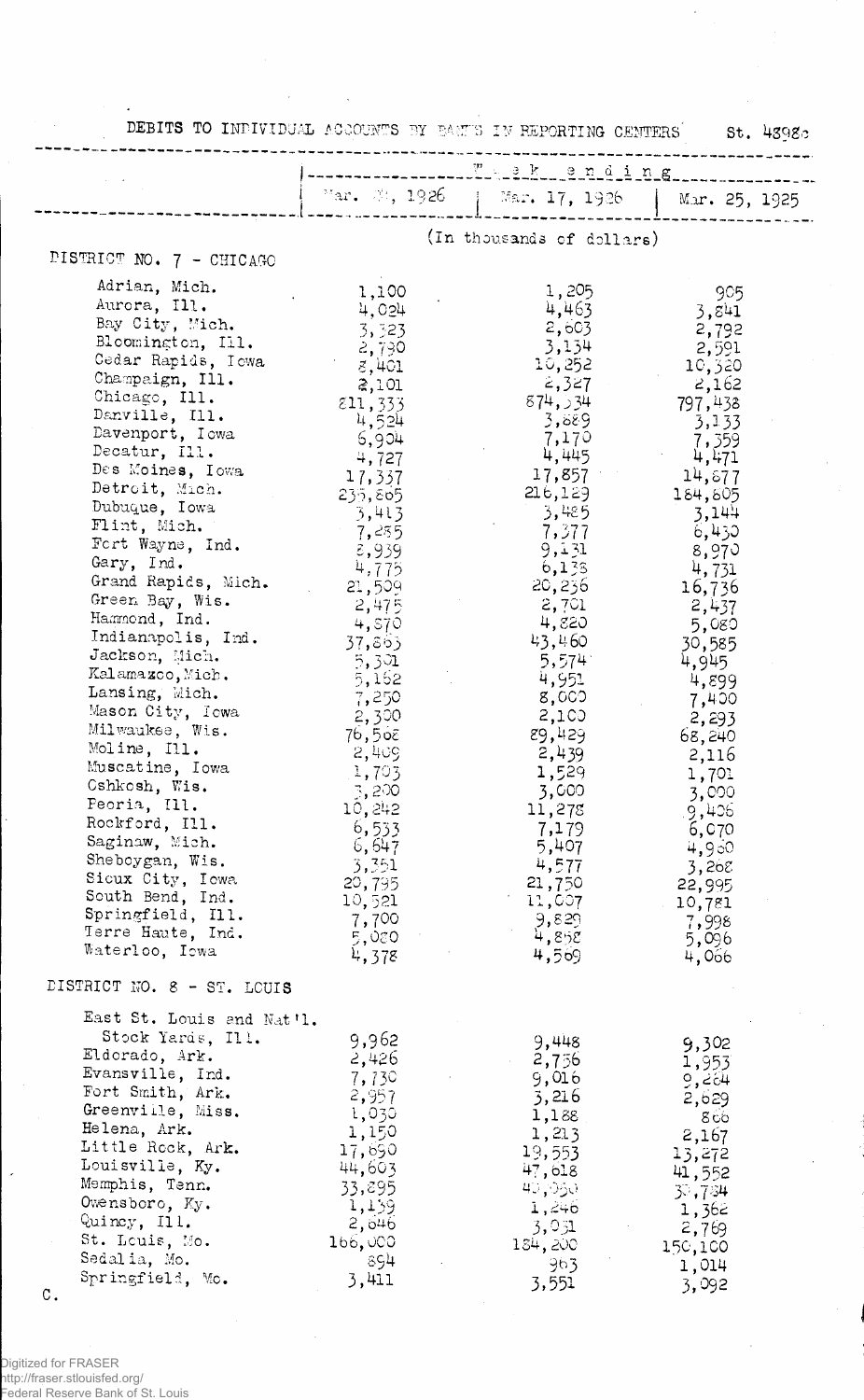| DEBITS TO INTIVIDUAL ACCOUNTS BY BANKS IN REPORTING CENTERS St. 4898d |                 |                                               |                  |
|-----------------------------------------------------------------------|-----------------|-----------------------------------------------|------------------|
|                                                                       |                 | Weak ending                                   |                  |
|                                                                       |                 | Mar. 24, 1926   Mar. 17, 1926   Mar. 25, 1925 |                  |
|                                                                       |                 | (In thousands of dollars)                     |                  |
| DISTRICT NO. 9 - MINNEAPOLIS                                          |                 |                                               |                  |
| Aberdeen, S. D.                                                       | 1,530           | 1,855                                         | 1,564            |
| Billings, Mont.                                                       | 1,435           | 1,549                                         | 1,481            |
| Dickinson, N. D.                                                      | 313             | 291                                           | 311              |
| Puluth, Minn.<br>Fargo, N. D.                                         | 18,430<br>3,781 | 15,020<br>4,431                               | 17,441<br>2,934  |
| Grand Forks, N. D.                                                    | 1,711           | 1,993                                         | 1,391            |
| Helena, Mont.                                                         | 1,668           | 2,983                                         | 1,382            |
| Jamestown, N. D.                                                      | 455             | 542                                           | 389              |
| La Crosse, Wis.                                                       | 2,159           | 2,590                                         | 2,287            |
| Minneapolis, Minn.<br>Minot, N. D.                                    | 80,712<br>1,227 | 93,258<br>1,292                               | 86,247<br>1,119  |
| Red Wing, Minn.                                                       | 564             | 627                                           | 473              |
| St. Paul, Minn.                                                       | 36,430          | 43,724                                        | 35,948           |
| Sioux Falls, S. D.                                                    | 4,054           | 4,057                                         | 3,633            |
| South St. Paul, Minn.                                                 | 9,425           | 8,746                                         | 9,454            |
| Superior, Wis.<br>Winona, Minn.                                       | 1,977<br>1,229  | 1,837<br>1,126                                | 1,606<br>999     |
|                                                                       |                 |                                               |                  |
| DISTRICT NO. 10 - KANSAS CITY                                         |                 |                                               |                  |
| Atchison, Kans.                                                       | 1,552           | 1,718                                         | 1,406            |
| Bartlesville, Okla.                                                   | 4,273<br>2,077  | 3,415                                         | 2,965<br>2,829   |
| Casper, Wyo.<br>Cheyenne, Wyo.                                        | 1,917           | 1,912<br>1,253                                | 1,633            |
| Colorado Springs, Colo.                                               | 3,091           | 3,379                                         | -2,987           |
| Denver, Colo.                                                         | 36,486          | 39,024                                        | 37,280           |
| Enid, Okla.                                                           | 2,804           | 2,928                                         | 2,754            |
| Fremont, Neb.<br>Grand Junction, Colo.                                | 888<br>766      | 925<br>920                                    | 906<br>741       |
| Guthrie, Okla.                                                        | 796             | 959                                           | 687              |
| Hutchison, Kans.                                                      | 2,534           | 2,491                                         | 2,575            |
| Independence, Kans.                                                   | 1,867           | 3,058                                         | 1,846            |
| Joplin, Mo.                                                           | 3,968<br>4,387  | 4,876<br>4,445                                | 3,927<br>4,039   |
| Kansas City, Kans.<br>Kansas City, Mo.                                | 79,443          | 83,753                                        | 77,422           |
| Lawrence, Kans.                                                       | 1,173           | 1,214                                         | 1,075            |
| Lincoln, Neb.                                                         | 6,894           | 7,947                                         | 6,265            |
| McAlester, Okla.                                                      | 884<br>2,294    | 1,095<br>2,975                                | 925<br>2,674     |
| Muskogee, Okla.<br>Oklahoma City, Okla.                               | 19,241          | 2,587                                         | 19,331           |
| Okmulgee, Okla.                                                       | 3,096           | 3,005                                         | 3,077            |
| Omaha, Neb.                                                           | 47,184          | 49,642                                        | 46,210           |
| Parsons, Kans.                                                        | 713<br>1,397    | 727                                           | 723              |
| Pittsburg, Kans.                                                      | 3,286           | 1,543<br>3,867                                | 1,192<br>3,754   |
| Pueblo, Colo.<br>St. Joseph, Mo.                                      | 14,717          | 15,055                                        | 12,984           |
| Topeka, Kans.                                                         | 3,613           | 3,979                                         | 3,793            |
| Tulsa, Okla.                                                          | 23,994          | 30,200                                        | 22,120           |
| Wichita, Kans.                                                        | 9,713           | 9,480                                         | $\tilde{c}$ ,879 |

 $\frac{1}{2}$ 

c.

Digitized for FRASER http://fraser.stlouisfed.org/ Federal Reserve Bank of St. Louis

 $\ddot{\phantom{a}}$ 

 $\hat{\boldsymbol{\beta}}$ 

i.

j

 $\mathcal{L}_{\text{max}}$